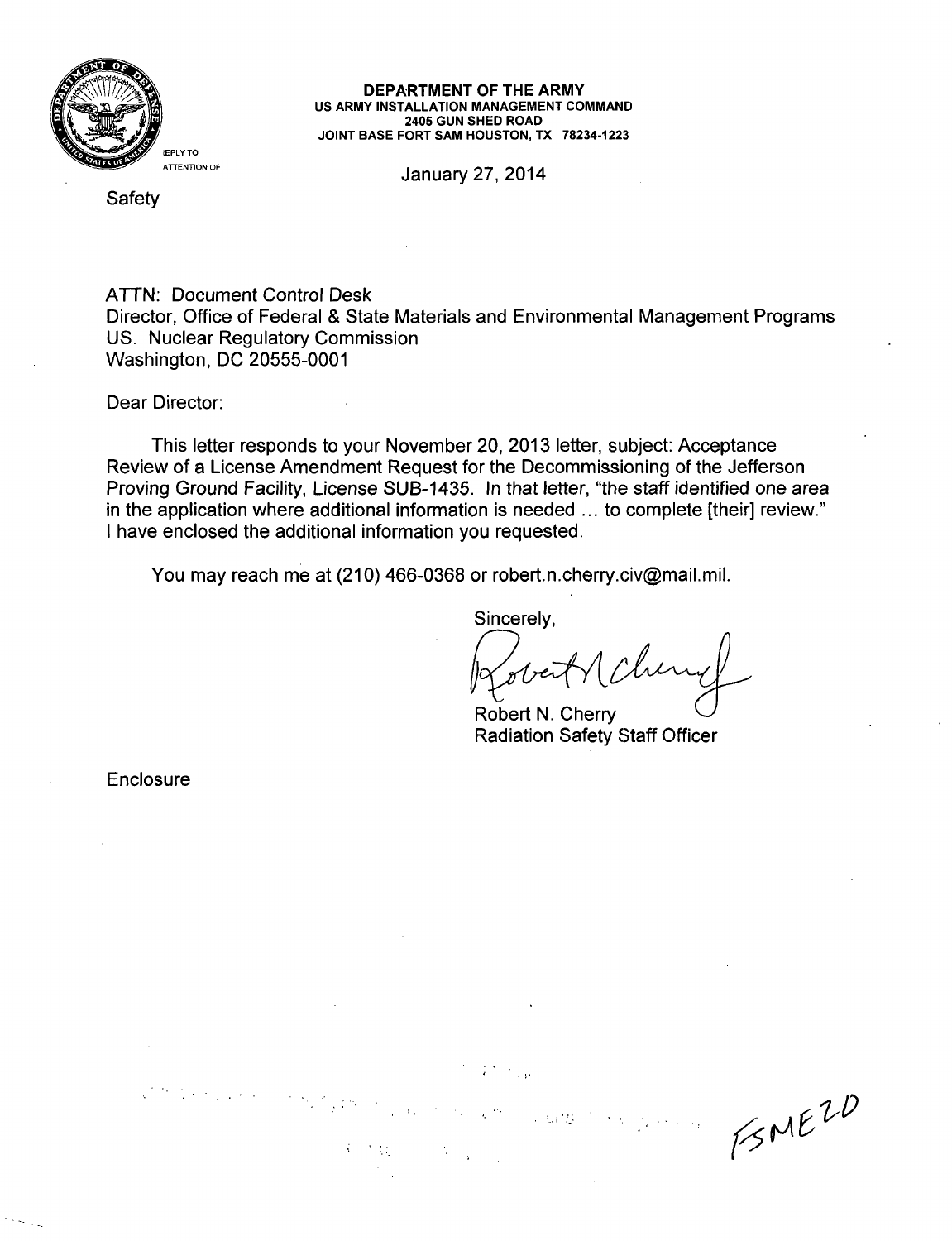# **REQUEST** FOR **ADDITIONAL** INFORMATION (RAI)

### **BASIS**

In Section 3.6.2 of the *Decommissioning Plan* (DP), the Army provides exposure rate measurements from site characterization. This exposure rate data indicates numerous locations where penetrators were detected in the top 46 cm (18 inches) of soil. In Section 3.4.2 of the DP, the Army indicates that it is expected to take at least 100 years for a depleted uranium (DU) penetrator to corrode completely. Because the Army expects penetrators to persist onsite for years after license termination, the Army should evaluate the dose to an individual who discovers and handles a penetrator on site if institutional controls fail. The U.S. Nuclear Regulatory Commission staff expects that relevant exposure pathways will include, but not necessarily be limited to, inadvertent ingestion and inhalation of corrosion products transferred from the penetrator.

## **REFERENCES**

ANL (Argonne National Laboratory). 2000. *Development of Probabilistic RESRAD 6.0 and RESRAD-BUILD 3.0 Computer Codes,* ANL/EAD/TM-98, NUREG/CR-6697, prepared for the U.S. Nuclear Regulatory Commission, November.

ANL. 2002. *Technical Basis Jbr Calculating Radiation Doses for the Building Occupancy Scenario Using Probabilistic RESRAD-BUILD 3.0 Code,* ANL/EAD/TM/02-1, NUREG/CR-6755, prepared for the U.S. Nuclear Regulatory Commission, February.

ICRP (International Commission on Radiological Protection). 2012. *Compendium of Dose Coefficients based on ICRP Publication 60. ICRP Publication 119.* Ann. ICRP 41(Suppl.)

U.S. Army. 2013a. *Decommissioning Plan for NRC Source Material License SUB-1435, Depleted Uranium Impact Area, Jefferson Proving Ground, Madison, Indiana.* July.

U.S. Army. 2013b. *Arvny's Environmental Report for NRC Source Material License SUB-1435, Depleted Uranium Impact Area, Jefferson Proving Ground, Madison, Indiana.* July.

USACHPPM (U.S. Army Center for Health Promotion and Preventative Medicine). 2004. *Depleted Uranium Aerosol Doses and Risks: Summary of US. Assessments.* October.

Yu, C. 2009. RESRAD-BUILD 3.5 Version History (http://web.ead.anl.gov/resrad/home2/bldhstry.cfm). 30 October.

### **RESPONSE**

The U.S. Nuclear Regulatory Commission's (NRC's) Request for Additional Information (RAI) requested the Army to evaluate the residual radiation dose to an individual who discovers and handles a penetrator onsite if institutional controls fail. The dose to an individual, who contacts depleted uranium (DU) corrosion products in the soil onsite, if institutional controls fail, was evaluated in three scenarios in the Army's *Decommissioning Plan for NRC Source Material License SUB-1435, Depleted Uranium Impact Area, Jefferson Proving Ground, Madison, Indiana* (DP) (U.S. Army 2013a): resident farmer with irrigation, onsite industrial worker, and onsite sportsman/recreationalist. In all three scenarios, the pathways considered, at a minimum, external gamma, inhalation, and ingestion of DU corrosion products. In addition, external exposure to intact DU penetrators was discussed in Section 3.9, Appendix C of the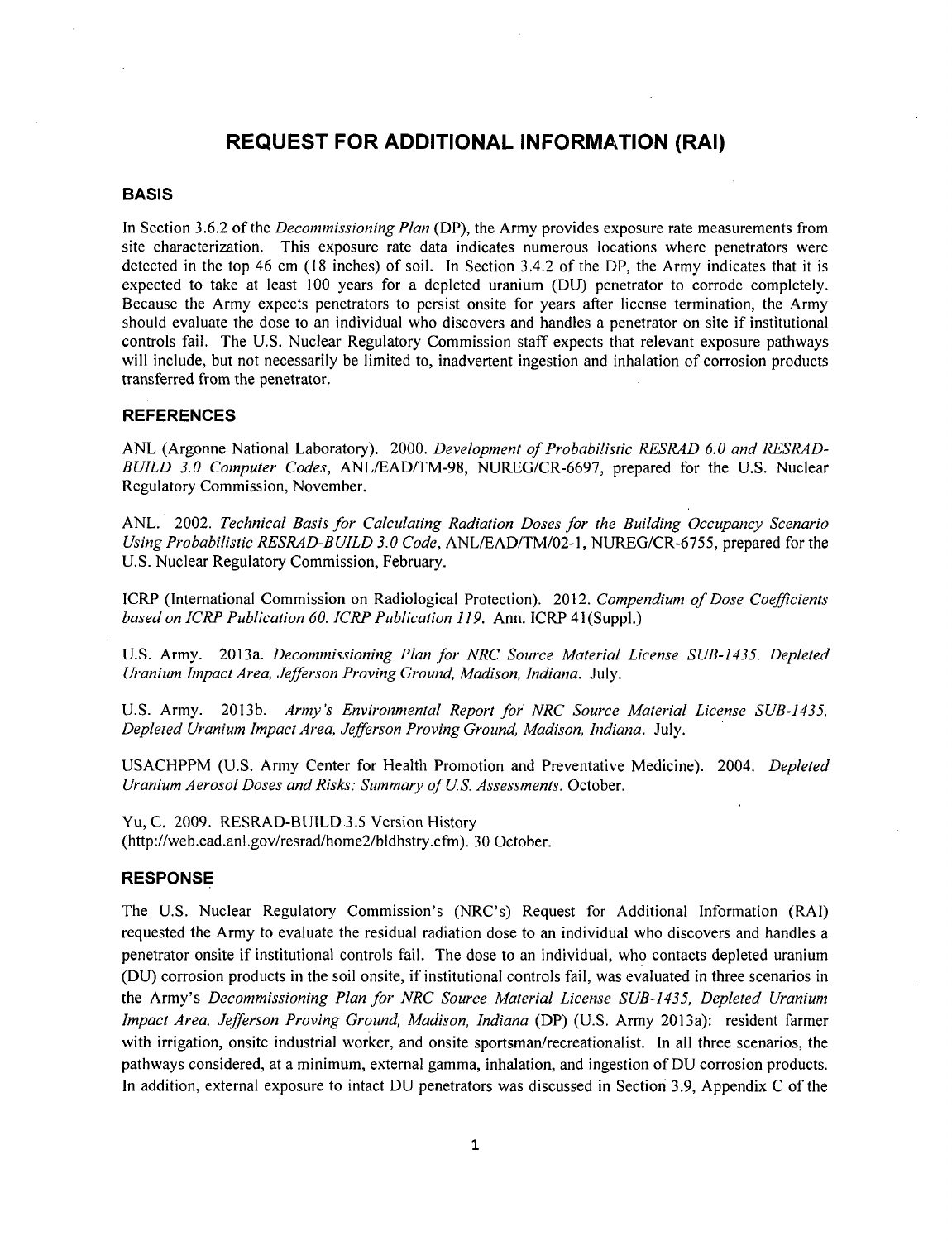2013 Jefferson Proving Ground (JPG) DP where external exposure to an onsite residential farmer from all JPG DU penetrators was 19 millirems per year (mrem/y).

The evaluation presented in this response to NRC's RAI contains a conservative modeled dose assessment for an individual who discovers, handles, and removes a DU penetrator from the JPG site. The modeled assessment uses RESRAD-BUILD (Version 3.5) to estimate dose. This scenario conservatively assumes 100 hours of exposure to the intact DU penetrator and its corrosion products from three pathways: external gamma, inhalation, and ingestion. Additional dose calculations address the same receptor aggressively handling the DU penetrator during and after removal from the site. Aggressive handling is conservatively defined as 12 hours of hands-on contact with the DU penetrator per year. Although the scenarios presented above are very conservative and unlikely to occur, they are designed to be inclusive of other potential scenarios where a DU penetrator is removed from the site. Further details about this evaluation are presented below. Also, to account for the possibility of mechanical disturbance of the DU penetrator (e.g., use of a grinder), a discussion of personnel exposure to aerosolized DU from studies conducted by the Army is provided below.

As will be discussed in further detail below, the dose estimate from the RESRAD-BUILD evaluation was 2.7 mrem/y. The additional ingestion dose from aggressive handling of the DU penetrator was 2.4 mrem/y. When summed, the total estimated dose to the receptor was 5.1 mrem/y. This dose is about 5 percent of the 100 mrem/y standard and is about 20 percent of the 25 mrem/y dose standard mandated in Title 10 Code of Federal Regulations (CFR) Part 20, Subpart E for restricted release license termination. The Army's maximum dose estimate for an individual exposed to aerosolized DU for 100 hours in a burned out tank was 40 mrem. This is a conservative comparison to someone exposed to mechanical disturbance of a DU penetrator and is 40 percent of the 100 mrem/y dose standard mandated in 10 CFR 20, Subpart E for restricted release license termination.

#### RESRAD-BUILD **SCENARIO**

The residual radiation dose to an individual who handles a DU penetrator (i.e., DU metal with surface oxidation) is equal to the sum of the internal and external dose. The external dose is a function of the dose rate and duration of exposure whereas the internal dose is dependent on a number of factors, including the amount of DU available for intake/uptake, the route of entry into the body (e.g., inhalation or ingestion), the chemical form of DU, the particle size distribution, and the rate of elimination from the body.

This technical evaluation provides a conservative dose assessment for a receptor that not only discovers and handles a DU penetrator but also removes it from the JPG site. The modeled dose assessment includes doses from inhalation, ingestion, and external radiation due to incidental exposure (occupying the same room where the DU penetrator is stored).

The scenario conservatively assumes an individual removes a single DU penetrator from the site, takes it home, stores it in a single room, and spends 100 hours near the DU penetrator over the course of a year. Because the DU penetrator is very similar to stock metal (e.g., smooth rebar), it is unlikely that the item would be stored in the living quarters of a house out in the open. It is likely that the penetrator would be stored in a shop or garage. Addressing a DU penetrator stored in a shop/garage versus the house is more conservative because the living area of the house is likely cleaned more often, has a greater air exchange

2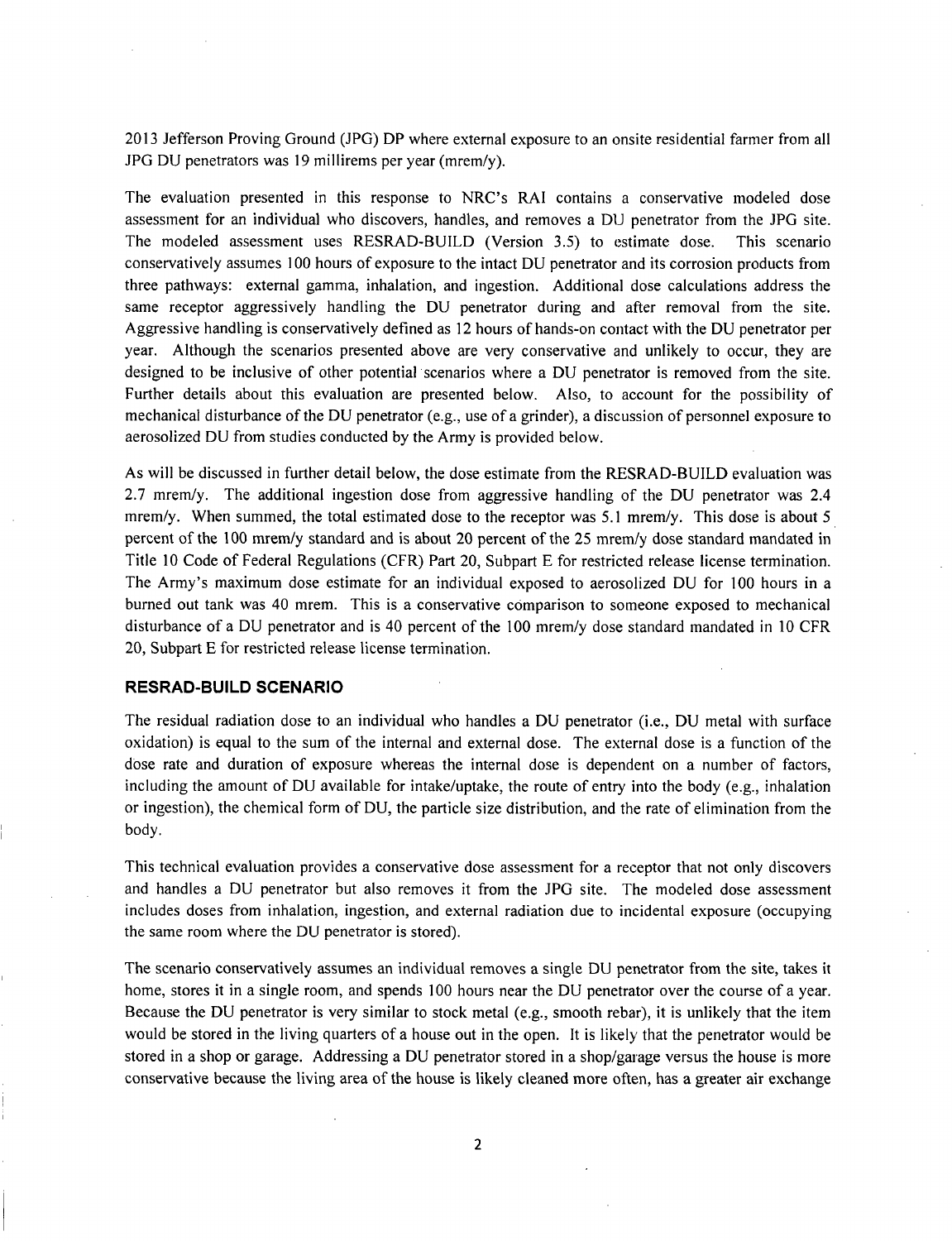rate, and has a larger breathing air volume. All of these conditions would result in a smaller source term and, therefore, a smaller dose due to exposure.

The amount of activity available for intake (i.e., inhalation and indirect ingestion) is a function of the surface area of the penetrator and the penetrator corrosion rate. Section 4.3 in Appendix C of the *Army's Environmental Report for NRC Source Material License SUB-1435, Depleted Uranium Impact Area, Jefferson Proving Ground, Madison, Indiana* (ER) (U.S. Army 2013b) states that the largest piece of the penetrator expected to remain intact after impact was 40.1 centimeters (cm) (15.8 inches [in]) long with a 2.1 cm (0.83 in) diameter. These dimensions equate to a surface area of 273 square centimeters (cm<sup>2</sup>). Section 5.2 in Appendix C of the ER provides an average corrosion rate of 0.25 grams per square centimeter per year ( $g/cm<sup>2</sup>$ -y). Based on the surface area and corrosion rate, the largest piece of an intact penetrator would provide 68.3 grams of corroded DU per year. The remainder of the penetrator would be unavailable for internal exposures. Not all corroded DU is available for intake because some of the corroded DU is dissolved into the surrounding soil. Section 5.3 in Appendix C of the ER provides a dissolution rate of 60 percent per year (i.e., 60 percent of the total corroded mass is dissolved into the surrounding soil). In addition, the ER states that "penetrators on the surface of the soil or buried in waterlogged soil will likely experience considerably lower corrosion rates than those measured in the column tests." Once the DU penetrator is removed from the soil and placed in the shop/garage, it will likely corrode at a much slower pace, which will generate less activity for a source term and, therefore, a smaller dose due to exposure. Therefore, for this evaluation, the corrosion mass generated in a single year less the mass dissolved into surrounding soil, 27.3 g, is taken to be the potential activity available for intake.

RESRAD-BUILD (Version 3.5) was used to conduct a deterministic radiation dose assessment for the penetrator in a garage/shop scenario listed above to address the NRC's RAI. The scenario assumed an individual spent 100 hours per year (0.114 indoor fraction) in the shop standing directly above the DU penetrator. The shop was established as an average sized 16 square meters  $(m^2)$  room (4 m by 4 m [1] feet  $\{ft\}$ ) with 2.5 m  $(8.2 \text{ ft})$  high walls (i.e., 13 ft by 13 ft by 8 ft). The shop was assumed to have a poorer than average air exchange rate of 0.4 air changes per hour. This air exchange rate is one half the RESRAD-BUILD default value and approximately the same as the mean distribution value listed in Attachment C of NUREG/CR-6697 (ANL 2000) for this parameter. The receptor's breathing rate was taken to be 31.2 cubic meter  $(m^3)$  per day. This equates to 1.3 m<sup>3</sup> per hour (NUREG/CR-6697) Attachment C, Table 5.1-2) and is the same breathing rate used for the Fish and Wildlife Service worker (onsite industrial worker) and sportsman in the residual dose assessment in the DP (U.S. 2013b). The receptor's indirect ingestion rate was 0.0001 **m2** per hour (NUREG/CR-6697, Attachment C low average indirect ingestion rate and RESRAD-BUILD default value). The receptor's whole body dose position was **I** m directly above the DU penetrator. The DU penetrator was modeled as a rectangular volumetric source with an X value of 0.41 m (40.1 cm) and a Y value of 0.021 m (2.1 cm or 0.83 in) and the material type was uranium (U). The source had one layer region (i.e., the penetrator is homogenous DU throughout the entire volume) with a thickness of 2.1 cm, a density of 19 grams per cubic centimeter ( $g/cm<sup>3</sup>$ ), and an erosion rate of 5.75  $\times$  10<sup>-5</sup> cm per day. The erosion rate equates to 0.021 cm per year or 1 percent of the total mass, which is the approximate amount of average corrosion per DU penetrator generated annually as determined by the ER corrosion study. The geometry of the source is a volumetric rectangle instead of a cylindrical rod; however, the rectangle contains more source volume than the cylindrical rod because the rectangle width and height dimensions are the same as the diameter of the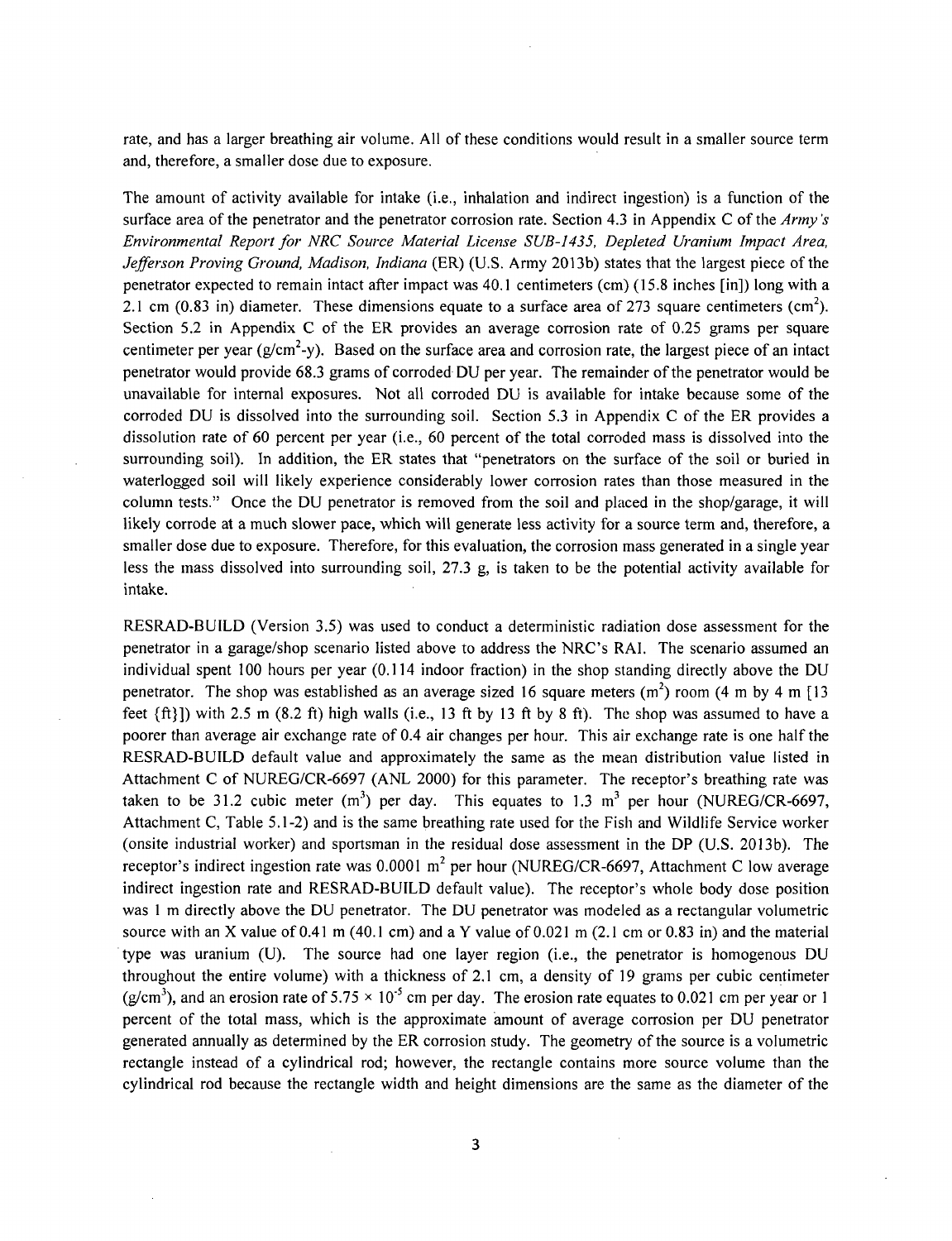cylinder. The source layer region had an air release fraction (ARF) of  $3 \times 10^{-5}$ . Attachment C of NUREG/CR-6697 states that the Department of Energy (DOE) handbook lists "The bounding ARF for plutonium metal formed by oxidation at elevated temperature at  $3 \times 10^{-5}$ ." The ARF for plutonium was used because of limited ARF data for uranium and uranium oxides are approximately the same mass as plutonium oxides. Direct ingestion was set at zero grams per hour because the receptor is not likely to have direct mouth contact with the source, but rather to touch the source with hands which then may touch the mouth (i.e., indirect ingestion). The source concentration was set at  $3.00 \times 10^5$  picocuries per gram (pCi/g) of U-238,  $3.87 \times 10^3$  pCi/g of U-235, and  $5.57 \times 10^4$  pCi/g of U-234. This is equivalent to a DU specific activity of  $3.6 \times 10^5$  pCi/g separated into individual nuclide specific activity percentages as listed in the DP.

The dose to the receptor in the garage/shop scenario is 2.7 mrem/y consisting of 2.3 mrem/y from external radiation, 0.41 mrem/y from inhalation, and 0.0014 mrem/y from indirect ingestion. This dose is about 3 percent of the 100 mrem/y standard and is about 11 percent of the 25 mrem/y dose standard mandated in 10 CFR 20, Subpart E for restricted release license termination.

#### **ADDITIONAL INGESTION CALCULATIONS** - **AGGRESSIVE HANDLING**

Because the garage/shop scenario only includes exposure from incidental touching of the source while the receptor is in the shop, a more conservative evaluation was conducted to determine the potential radiation dose from indirect ingestion while the receptor is handling the DU penetrator more often. For the purposes of this evaluation, it was assumed that the receptor handled the DU penetrator for **I** hour each month in the course of a year. The ingestion dose was calculated by determining an intake activity and multiplying that value by a dose conversion factor. The intake mass assumed the same initial amount of mass available for intake as calculated above, 27 grams of DU. All of the corroded DU is not easily removed from the penetrator (e.g., 60 percent of the annual corroded mass was dissolved into the soil prior to the removal of the penetrators from JPG; only a percentage of the available corrosion products, when contacted, transfer to the item contacting the surface). As a result, a removable fraction of 10 percent was applied. This value is the most likely value listed in NUREG/CR-6755 (ANL 2002) for the removable fraction.

The next step was to determine how much of the removable mass would be transferred to the receptor's hand and then to the mouth. The U.S. Army Center for Health Promotion and Preventive Medicine (USACHPPM), predecessor organization to the U.S. Army Public Health Command, has published several detailed documents related to health effects from exposure to DU aerosols (USACHPPM 2004). Although the DU penetrator corrosion products are different from aerosolized DU, it is conservative to use the aerosolized DU data for calculations of ingestion dose due to intake of DU corrosion products. The actual amount of DU available for transfer to the hands would be less because the modeled surfaceto-hands transfer rate was based on aerosolized DU versus corroded DU. Aerosolized DU is much finer than corroded DU and therefore is more likely to adhere to the gloves used in the USACHPPM 2004 evaluation. The USACHPPM 2004 DU dose evaluation studies calculated dose by determining a surfaceto-glove rate (0.384  $m^2$  per hour), a glove-to-hand factor (20 percent – represents the mass that adhered to the glove would adhere to a hand), and a hand-to-mouth fraction (10 percent - represents the surface area of the fingertips, which are most likely to be placed in/near the mouth). The rate of mass intake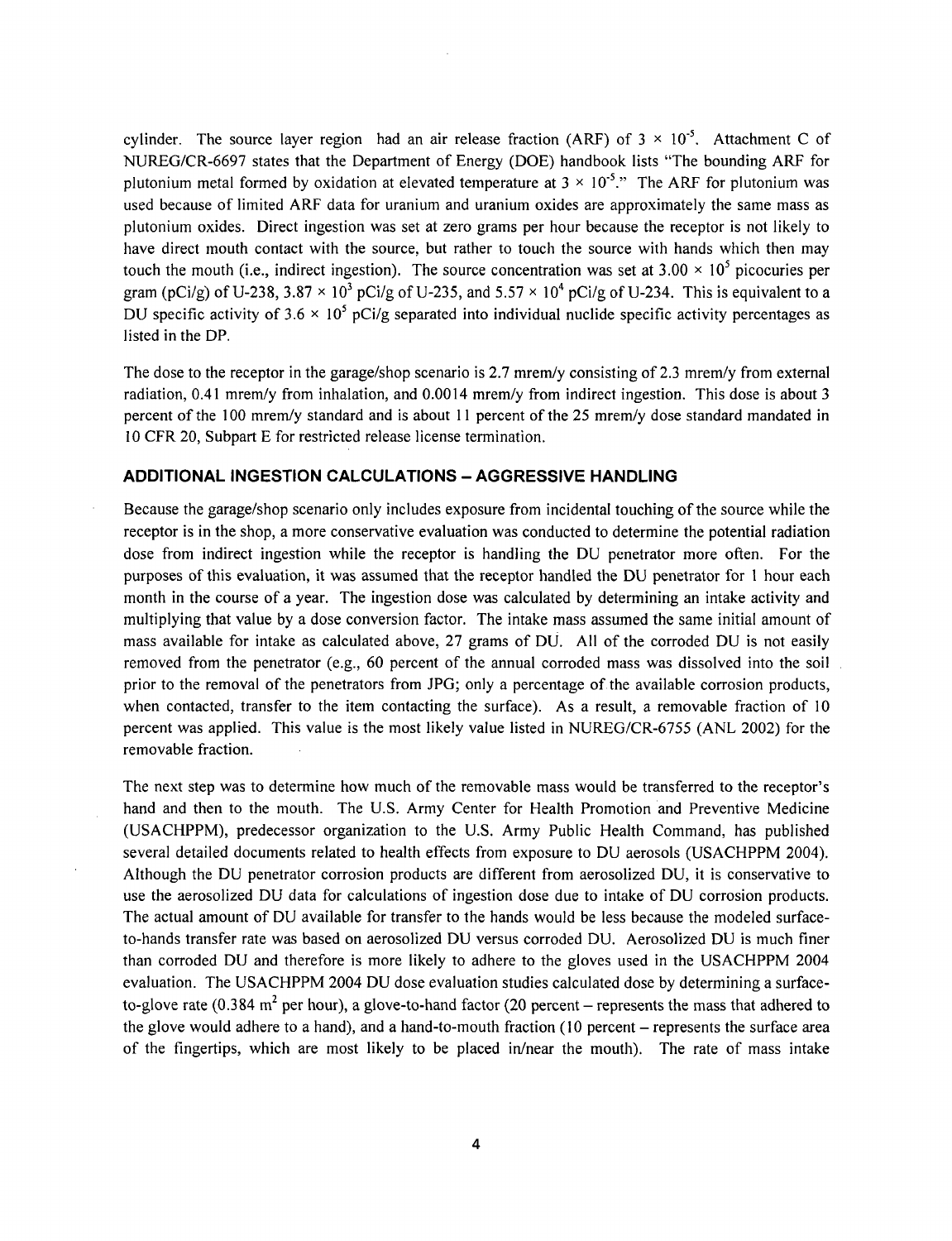associated with one hour of continuous contact with a DU penetrator is calculated in the following equation:

*Intake Mass* 
$$
(g/hr) = Available Mass * RF * SGTR * HGF * HMR/AC
$$

Where:

| Available Mass | $=$ | Annual calculated corrosion mass from a single penetrator less the                                                |
|----------------|-----|-------------------------------------------------------------------------------------------------------------------|
|                |     | mass dissolved into soil (27.3 grams)                                                                             |
| RF             |     | Removable fraction (10 percent)                                                                                   |
| <b>SGTR</b>    | $=$ | Surface-to-glove transfer rate $(0.384 \text{ m}^2/\text{h})$                                                     |
| <b>HGF</b>     | $=$ | Hand/glove factor (20 percent)                                                                                    |
| <b>HMR</b>     | $=$ | Hand-to-mouth ratio (10 percent)                                                                                  |
| AC             |     | Area contacted $(1 m2)$                                                                                           |
|                |     |                                                                                                                   |
|                |     | Intake Mass(g/hr)=27.3g*0.1*0.384 $m^2/$ <sub>hr</sub> *0.2* $\frac{0.1}{1m^2}$ =0.021 $\frac{g}{m}$ <sup>1</sup> |

Note: The area of a penetrator is 273 cm<sup>2</sup>. For the purpose of this evaluation, it is assumed that the receptor handles the DU penetrator many times in the 1 hour period so that a total of a 1 m<sup>2</sup> (10,000 cm<sup>2</sup>) area is handled. This equates to touching the entire surface area of the penetrator more than 35 times. This is an exceedingly conservative assumption in that as the surface of the penetrator is contacted, some of the removable source (i.e., corrosion products) will adhere to the hands, leaving a smaller source term each time the penetrator is handled. The calculation in the equation above assumes that the entire removable portion of the DU penetrator remains constant such that the amount of DU corrosion products available as a source of contamination remains constant rather than decreasing with time.

The final step is to determine the total activity intake for all 12 hours and calculate a dose. The total intake mass was 0.25 grams (0.021 g/h  $*$  12 hours). This equates to total activity intake of 9.1  $\times$  10<sup>4</sup> pCi using a conversion factor of 3.6 × 10<sup>5</sup> pCi/g. The ingestion dose conversion factor (DCF) for uranium-238 (U-238)  $(2.38 \times 10^{-5} \text{mrem/pCi})$ , uranium-235 (U-235)  $(2.67 \times 10^{-5} \text{mrem/pCi})$ , and uranium-234 (U-234) (2.61  $\times$  10<sup>-5</sup> mrem/pCi) are approximately the same. However, the DCF for U-235 is slightly higher than the others and was used in this evaluation. The selected DCF is based on an  $f_1$ value of 0.002 as specified for tetravalent uranium compounds, as listed in Table D.1 of International Commission on Radiological Protection (ICRP) Publication 119 (ICRP 2012). The indirect ingestion dose to a receptor who handles a DU penetrator for 12 hours per year is 2.4 mrem/y.

### **U.S.** ARMY **DOSE ASSESSMENT** COMPARISON - **MECHANICAL DISTURBANCE**

USACHPPM 2004 evaluated doses to individuals who entered tanks and other military vehicles that had been perforated by a DU penetrator. These personnel performed a variety of tasks inside these vehicles. Breathing zone air samplers and gloves were worn by workers while inside the vehicles. Air monitoring results provided real time data, which was used to determine dose. Gloves used inside the vehicles were collected and analyzed to determine the mass of DU that adhered to the gloves. Depending on the scenario, a dose rate was calculated for both inhalation and ingestion. The maximum dose for "individuals who received relatively fleeting DU exposures from climbing on or entering U.S. or enemy combat vehicles to assess damage, remove equipment, or collect souvenirs" was 40 mrem (entering a